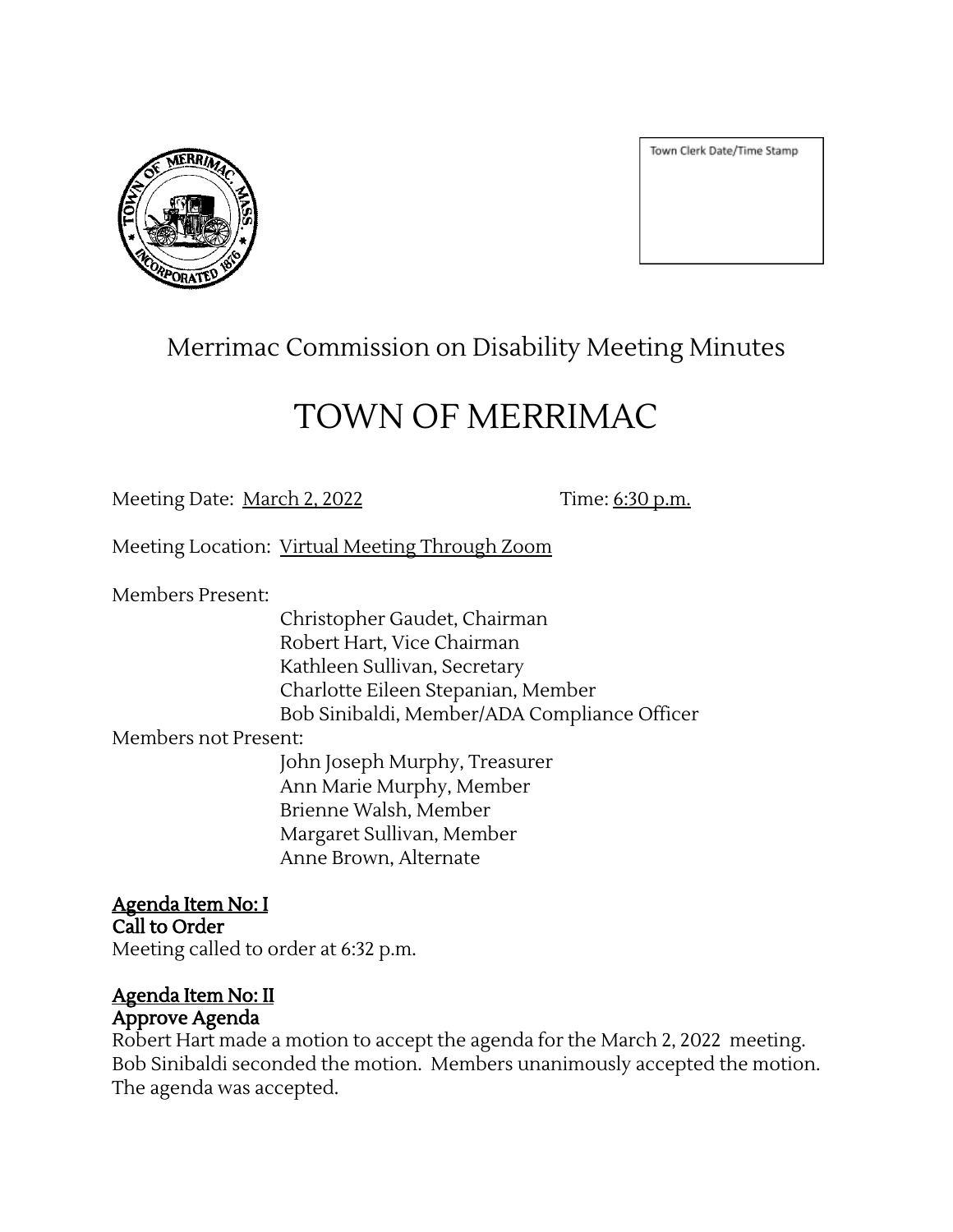### Agenda Item No: III

### Approve Minutes from February 2, 2022 Meeting

Commission on Disabilities members considered the minutes. Robert Hart made a motion to accept the minutes from the February 2, 2022 meeting. Bob Sinibaldi seconded the motion. Members unanimously accepted the motion. The minutes from the February 2, 2022 meeting were accepted.

#### Agenda Item No: IV Old Business

- 1. Shared Streets Grant for Church Street Improvements-No Updates
- 2. \$45,000 Earmark for ADA Improvements at Sweetsir and Doangue Schools sent to Representative Mirra and Senator Dizoglio-No Updates
- 3. \$45,000 Special Article Request for Sidewalk Improvements-No Updates
- 4. Approval from Sean Croninn to apply balance of ADA Transition Plan grant to website ADA compliant software if needed.

Christopher Gaudet alked with Carol Traynor from Cable Access. Cable Access can help the town with funding for ADA compliant software for the town web site as long as the software aso meets needs Cable Access has for compliance. Christopher Gaudet will reach out to Carol Traynor, Alyssa Sexton to set up a Zoom call with Audio Eye representatives to review what they could provide to the town and Cable Access for ADA compliant software.

#### Agenda Items No: V

- 1. Locust Street playground slide pointed out in ADA Transition Plan: The slide at the new playground is two inches too short. To be ADA compliant the slide needs to be 11 inches from the ground. It is now nine inches off the ground. Christopher Gaude reached out to Jason Corbett from Little Tykes and discovered there is no way to fix the height without removing the entire structure. COD members determined that for now, the structure will be left as is due to the expense involved. There have been no issues or complaints so far with the playground access. Bob Sinibaldi explained that he is still waiting for safety harnesses to arrive from England.
- 2. Draft Copy Americans with Disabilities Act (ADA) Policies, Procedures, and **Practices:** Currently the town has no ADA policy in place. Christopher Gaudet created a draft for the COD members to review/revise/edit. Members will also research resources that could provide reasonable accommodations